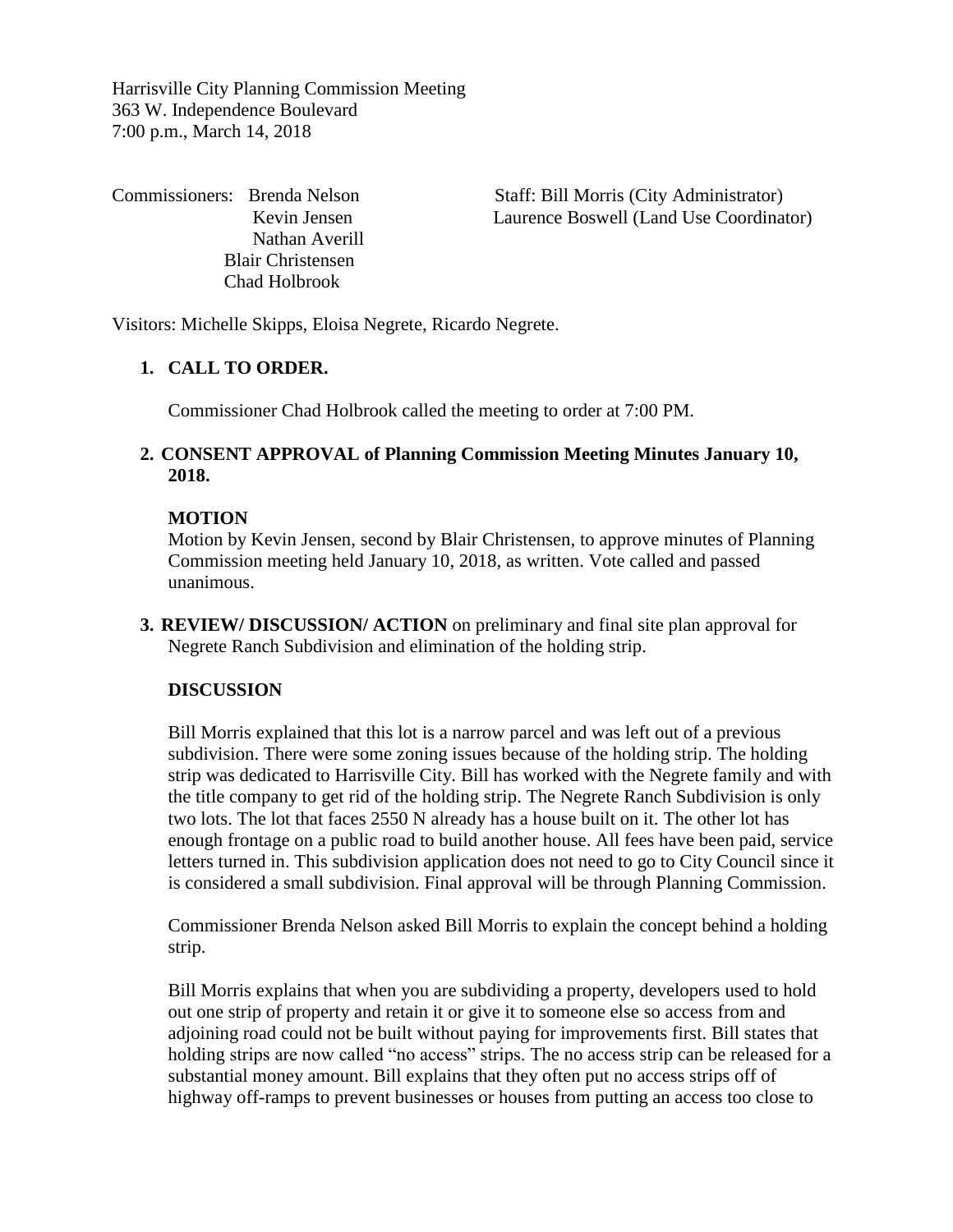the off-ramp. The same concept applies to subdivisions to prevent excess traffic, prevention of access to certain roads, etc.

Commissioner Brenda Nelson asked if lot 2 will only have one house on it, or several.

Bill Morris responds and states that lot 2 will only have one house.

Commissioner Chad Holbrook invites the Negrete family to make any necessary comments about the subdivision.

Ricardo Negrete states that he purchased the lot in 2014. He always planned on subdividing the property so he can build another one level house on the lot.

## **MOTION**

Motion by Kevin Jensen, second by Nathan Averill, to approve preliminary and final site plan approval for Negrete Ranch Subdivision and elimination of the holding strip subject to final plat approval, city engineer memo, staff notes, agency comments, and execution of the holding strip.

**4. REVIEW/DISCUSSION/ACTION** on a conditional use permit request from Michelle Skipps for a business located inside her home at 1995 N 575 W.

#### **DISCUSSION**

Bill Morris states that the City does not require home businesses to get a business license, but if they are having visiting clientele, it is required to have a conditional use permit. Bill reads the municipal code 11.10.020.

Michelle Skipps explains that she has a house on the corner by the park. She has started doing online sales. The customer picks up the item at my house and leaves the money. Michelle explains that she buys items from yard sales, refurbishes them, and then sells them. They are high-end items, but nothing over \$500. Michelle currently has a part time job, working for Seniors Helping Seniors, and the online sales is her other part time job. She sells from websites such as Facebook, KSL, etc.

Bill Morris asks how many visitors Michelle gets on a daily basis. Michelle states approximately three.

Commissioner Brenda Nelson asks if Michelle meets with these people.

Michelle explains that she does not usually meet with clientele. She puts the item out on the porch and then people pick it up and leave the money under the matt.

Commissioner Kevin Jensen asks if Michelle sells her items at a yard sale. Michelle responds no.

Commissioner Chad Holbrook asks about Michelle's residency. Michelle states that she owns a home in Pleasant View City and Harrisville City.

Commissioner Chad Holbrook asks about storage.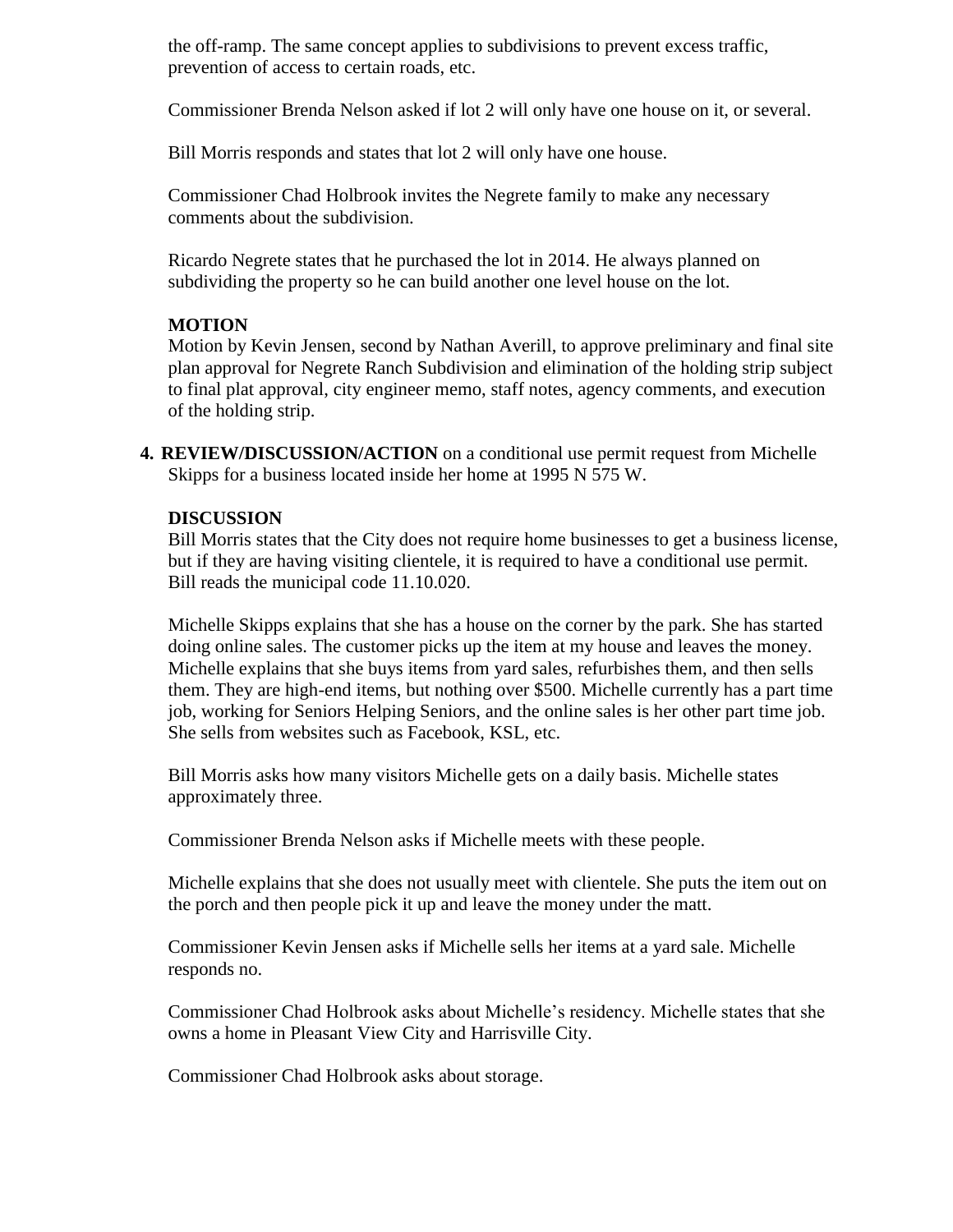Michelle states that she plans on remodeling the garage to display items. She will not have people come in and walk through. She will use it as a place to display items and take images of the items.

Commissioner Chad Holbrook asks if people will mostly come to the front door and garage. Michelle replied with a yes.

Commissioner Chad Holbrook asked about the hours of operation.

Michelle states that she will only be open Saturday from 11 a.m. to 2 p.m. Clients can pick up items between these times. If people have to pick up items during the week, Michelle will meet them at the house, otherwise she will direct them to the North Ogden Police Station and meet them there, for security purposes.

Commissioner Brenda Nelson asks if clients will be picking up items on Michelle's front porch. Michelle replies that client will only pick up items on the porch in Pleasant View.

Commissioner Brenda Nelson asks how often Michelle will have pickups at the Harrisville house.

Michelle states that it depends on many clients she gets. The clients can come to the Harrisville house from 11 a.m. to 2 p.m. on Saturday.

Commissioner Brenda Nelson asks to give an approximation of how many clients will come to the house. Brenda wants to know the impact of traffic.

Michelle explains that if the weather is good, about 10 people. The clients will come to pick up, give her money and then leave. They will not be lingering. Michelle explains that she does not intend to sell more than 50 items at a time.

#### **DISCUSSION**

Kevin Jensen would like to add in the motion that the garage is only for storage. It is not for a display area.

## **MOTION**

Motion by Commissioner Brenda Nelson, second by Commissioner Blair Christensen, to approve conditional use permit request from Michelle Skipps for a business located inside her home at 1995 N 575 W subject to the requirements for the home occupation code in the municipal code, one visiting clientele withholding the integrating of the neighborhood and if there are complaints the City will take action, and limit to one customer at a time in the garage to see items for sale.

#### **5. TRAINING** on general plan.

- a. Bill presents a training on the general plan.
- **6. PUBLIC COMMENTS:** *"This is an opportunity to address the Planning commission regarding our concerns or ideas on land use issues. Comments are limited to three minutes. The Planning commission cannot take action on any item brought to the planning Commissions' attention except to instruct staff to place this item on a future agenda."*